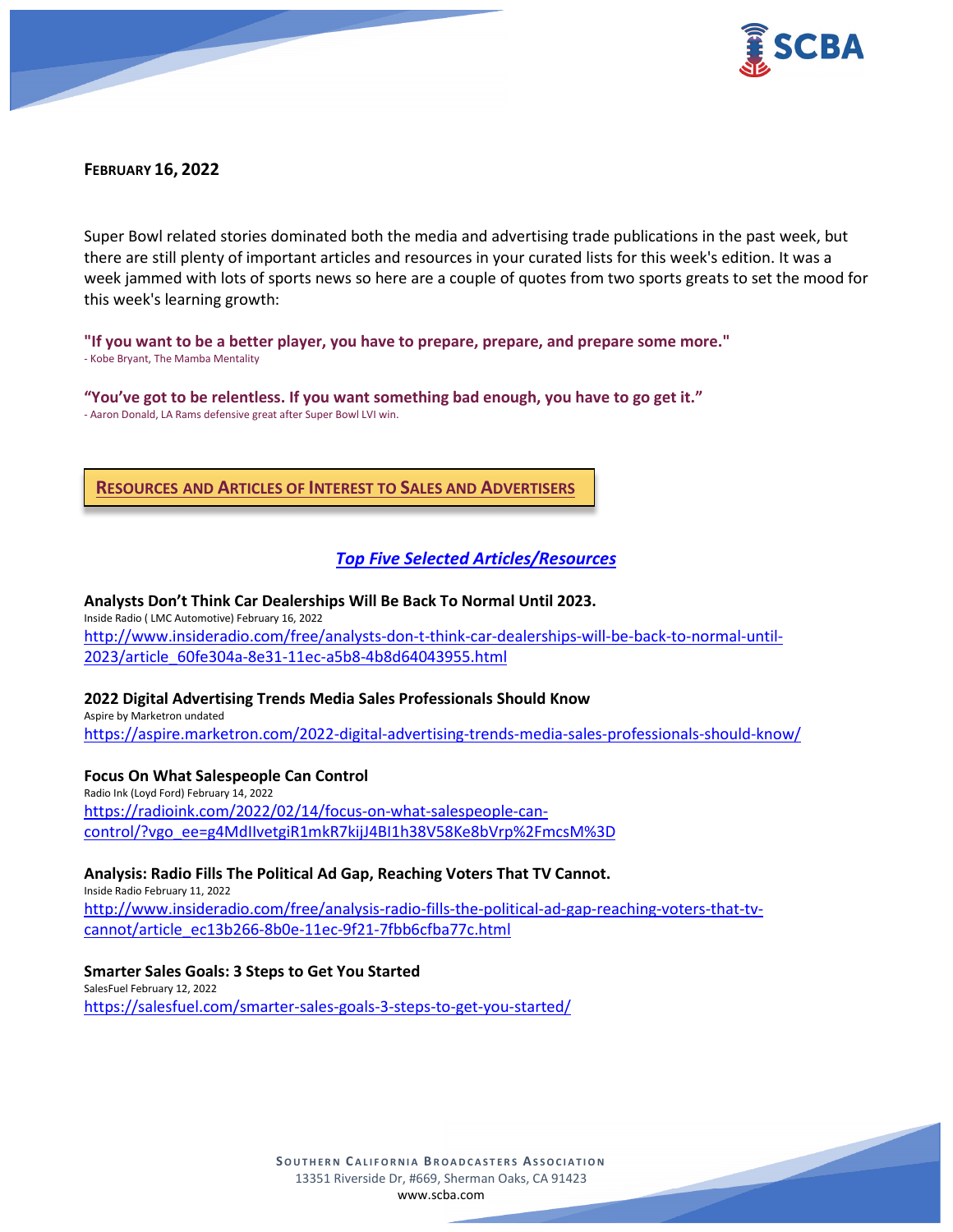

## *Curated Articles/Resources for Reference, Background and Tracking*

#### **RRC Drives The Point Home: In-Car Listening Has Returned To Early-2020 Levels In CDMs.**

Inside Radio (Radio Research Consortium's) February 15, 2022 [http://www.insideradio.com/free/rrc-drives-the-point-home-in-car-listening-has-returned-to-early-2020-levels](http://www.insideradio.com/free/rrc-drives-the-point-home-in-car-listening-has-returned-to-early-2020-levels-in/article_dc1b573a-8e31-11ec-8bcb-93817727f980.html)[in/article\\_dc1b573a-8e31-11ec-8bcb-93817727f980.html](http://www.insideradio.com/free/rrc-drives-the-point-home-in-car-listening-has-returned-to-early-2020-levels-in/article_dc1b573a-8e31-11ec-8bcb-93817727f980.html)

## **Here's How Radio Buyers Destroy Audience Reach With Misinformed Buying Dictates.**

Inside Radio (Westwood One - Bouvard) February 15. 2022 [http://www.insideradio.com/free/here-s-how-radio-buyers-destroy-audience-reach-with-misinformed-buying](http://www.insideradio.com/free/here-s-how-radio-buyers-destroy-audience-reach-with-misinformed-buying-dictates/article_1fc3b856-8e32-11ec-91d8-cb55c601ff24.html)[dictates/article\\_1fc3b856-8e32-11ec-91d8-cb55c601ff24.html](http://www.insideradio.com/free/here-s-how-radio-buyers-destroy-audience-reach-with-misinformed-buying-dictates/article_1fc3b856-8e32-11ec-91d8-cb55c601ff24.html)

#### **Brick-and-mortar helps drive strong global retail spend in 2021**

Chain Store Age February 14, 2022 [https://chainstoreage.com/brick-and-mortar-helps-drive-strong-global-retail-spend-](https://chainstoreage.com/brick-and-mortar-helps-drive-strong-global-retail-spend-2021?oly_enc_id=8319H4585489H7M&utm_source=omeda&utm_medium=email&utm_campaign=NL_CSA+Day+Breaker&utm_keyword=)[2021?oly\\_enc\\_id=8319H4585489H7M&utm\\_source=omeda&utm\\_medium=email&utm\\_campaign=NL\\_CSA+Da](https://chainstoreage.com/brick-and-mortar-helps-drive-strong-global-retail-spend-2021?oly_enc_id=8319H4585489H7M&utm_source=omeda&utm_medium=email&utm_campaign=NL_CSA+Day+Breaker&utm_keyword=) [y+Breaker&utm\\_keyword=](https://chainstoreage.com/brick-and-mortar-helps-drive-strong-global-retail-spend-2021?oly_enc_id=8319H4585489H7M&utm_source=omeda&utm_medium=email&utm_campaign=NL_CSA+Day+Breaker&utm_keyword=)

#### **Auto production restarts after the Ambassador Bridge is cleared.**

New York Times February 14, 2022 <https://www.nytimes.com/2022/02/14/business/canada-protest-auto-supply-chain.html>

## **Another Week of Stability At Spot Radio**

Radio + Television Business Report February 14, 2022 <https://www.rbr.com/another-week-of-stability-at-spot-radio/>

#### **New Research Shows Adults 50+ Are "Powerful Consumers Who Should Not Be Ignored" By Advertisers.**

Inside Radio February 14, 2022 [http://www.insideradio.com/free/new-research-shows-adults-50-are-powerful-consumers-who-should-not-be](http://www.insideradio.com/free/new-research-shows-adults-50-are-powerful-consumers-who-should-not-be-ignored-by-advertisers/article_f2b8c9b8-8d79-11ec-a8c3-6bdeee7725fb.html)[ignored-by-advertisers/article\\_f2b8c9b8-8d79-11ec-a8c3-6bdeee7725fb.html](http://www.insideradio.com/free/new-research-shows-adults-50-are-powerful-consumers-who-should-not-be-ignored-by-advertisers/article_f2b8c9b8-8d79-11ec-a8c3-6bdeee7725fb.html)

## **Car dealers are raising prices. Automakers are pushing back. Consumers are stuck in between. Ford and GM have warned dealerships to stop selling vehicles above MSRP, but such markups are now pervasive across the industry amid supply shortages**

Washington Post February 12, 2022 <https://www.washingtonpost.com/business/2022/02/12/ford-gm-dealer-markups/>

**Why It's Okay to Hear No During Discovery** SalesFuel February 12, 2022 <https://salesfuel.com/why-its-okay-to-hear-no-during-discovery/>

## **Impress Buyers With These 2 Tips**

SalesFuel February 12, 2022 <https://salesfuel.com/impress-buyers-with-these-2-tips/>

> **SOUTHERN C ALIFORNIA B ROADCASTERS ASSOCIATION** 13351 Riverside Dr, #669, Sherman Oaks, CA 91423 [www.scba.com](http://www.scba.com/)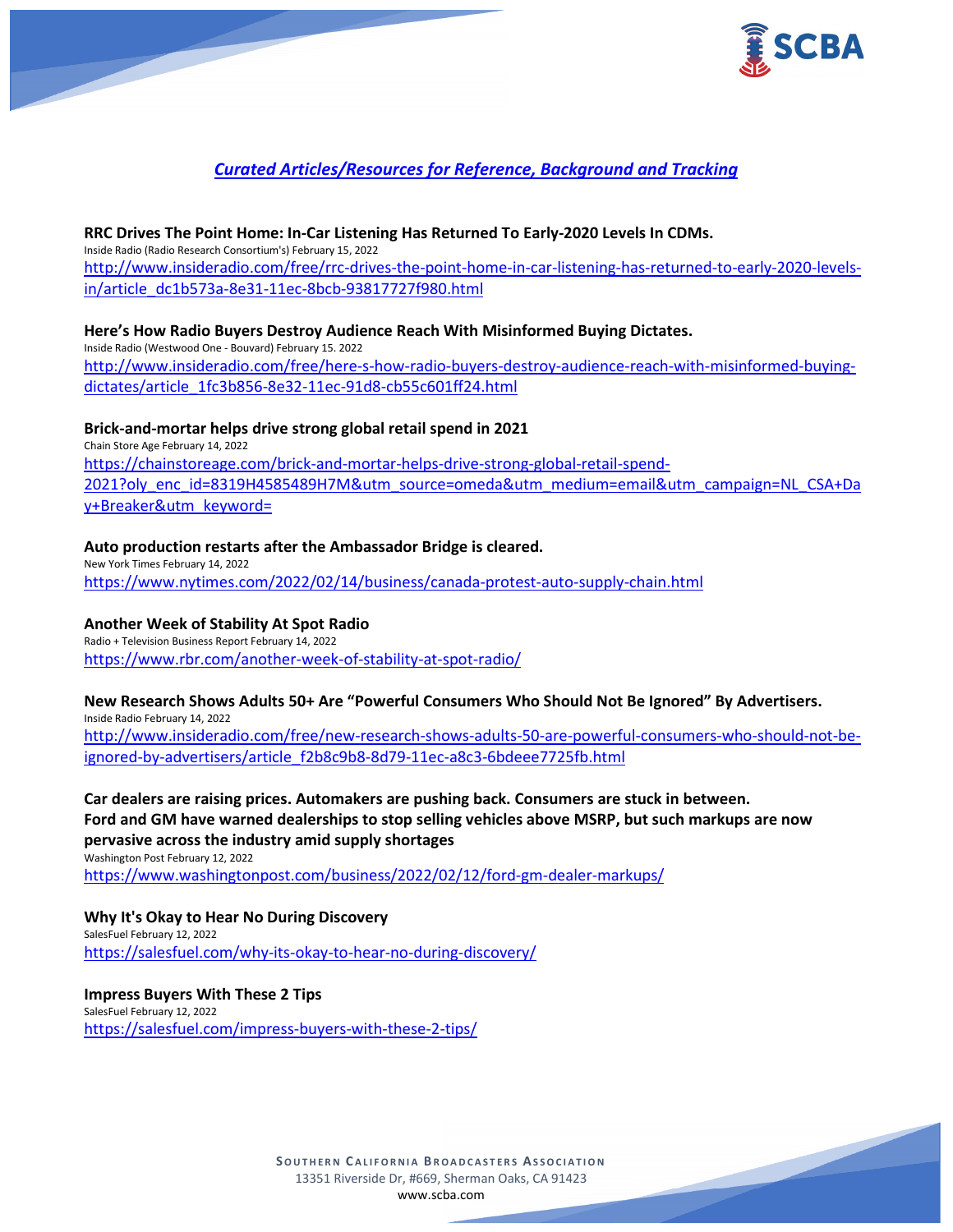

#### **Radio Stations' Digital Sales Increased by 33% in 2021**

RadioWorld (RAB) February 10, 2022 [https://www.radioworld.com/news-and-business/programming-and-sales/radio-stations-digital-sales](https://www.radioworld.com/news-and-business/programming-and-sales/radio-stations-digital-sales-increased-by-33-in-2021?utm_source=SmartBrief&utm_medium=email&utm_campaign=0028F35E-226C-4B60-AC88-AB2831C8A639&utm_content=24F4147F-55F0-4867-A470-FDFFE7CD4200&utm_term=56635b9b-0180-46fb-92ea-d1c65bc244bb)[increased-by-33-in-2021?utm\\_source=SmartBrief&utm\\_medium=email&utm\\_campaign=0028F35E-226C-4B60-](https://www.radioworld.com/news-and-business/programming-and-sales/radio-stations-digital-sales-increased-by-33-in-2021?utm_source=SmartBrief&utm_medium=email&utm_campaign=0028F35E-226C-4B60-AC88-AB2831C8A639&utm_content=24F4147F-55F0-4867-A470-FDFFE7CD4200&utm_term=56635b9b-0180-46fb-92ea-d1c65bc244bb) [AC88-AB2831C8A639&utm\\_content=24F4147F-55F0-4867-A470-FDFFE7CD4200&utm\\_term=56635b9b-0180-](https://www.radioworld.com/news-and-business/programming-and-sales/radio-stations-digital-sales-increased-by-33-in-2021?utm_source=SmartBrief&utm_medium=email&utm_campaign=0028F35E-226C-4B60-AC88-AB2831C8A639&utm_content=24F4147F-55F0-4867-A470-FDFFE7CD4200&utm_term=56635b9b-0180-46fb-92ea-d1c65bc244bb) [46fb-92ea-d1c65bc244bb](https://www.radioworld.com/news-and-business/programming-and-sales/radio-stations-digital-sales-increased-by-33-in-2021?utm_source=SmartBrief&utm_medium=email&utm_campaign=0028F35E-226C-4B60-AC88-AB2831C8A639&utm_content=24F4147F-55F0-4867-A470-FDFFE7CD4200&utm_term=56635b9b-0180-46fb-92ea-d1c65bc244bb)

## **Study: Those Working Outside the Home Listen to More Radio**

RadioWorld (Nuvoodoo) February 11, 2022

[https://www.radioworld.com/news-and-business/headlines/study-those-working-outside-the-home-more](https://www.radioworld.com/news-and-business/headlines/study-those-working-outside-the-home-more-likely-listeners-to-radio?utm_source=SmartBrief&utm_medium=email&utm_campaign=0028F35E-226C-4B60-AC88-AB2831C8A639&utm_content=24F4147F-55F0-4867-A470-FDFFE7CD4200&utm_term=56635b9b-0180-46fb-92ea-d1c65bc244bb)[likely-listeners-to-radio?utm\\_source=SmartBrief&utm\\_medium=email&utm\\_campaign=0028F35E-226C-4B60-](https://www.radioworld.com/news-and-business/headlines/study-those-working-outside-the-home-more-likely-listeners-to-radio?utm_source=SmartBrief&utm_medium=email&utm_campaign=0028F35E-226C-4B60-AC88-AB2831C8A639&utm_content=24F4147F-55F0-4867-A470-FDFFE7CD4200&utm_term=56635b9b-0180-46fb-92ea-d1c65bc244bb) [AC88-AB2831C8A639&utm\\_content=24F4147F-55F0-4867-A470-FDFFE7CD4200&utm\\_term=56635b9b-0180-](https://www.radioworld.com/news-and-business/headlines/study-those-working-outside-the-home-more-likely-listeners-to-radio?utm_source=SmartBrief&utm_medium=email&utm_campaign=0028F35E-226C-4B60-AC88-AB2831C8A639&utm_content=24F4147F-55F0-4867-A470-FDFFE7CD4200&utm_term=56635b9b-0180-46fb-92ea-d1c65bc244bb) [46fb-92ea-d1c65bc244bb](https://www.radioworld.com/news-and-business/headlines/study-those-working-outside-the-home-more-likely-listeners-to-radio?utm_source=SmartBrief&utm_medium=email&utm_campaign=0028F35E-226C-4B60-AC88-AB2831C8A639&utm_content=24F4147F-55F0-4867-A470-FDFFE7CD4200&utm_term=56635b9b-0180-46fb-92ea-d1c65bc244bb)

## **Visa: Omicron's impact on consumer spending modest in January**

Chain Store Age February 11, 2022 [https://chainstoreage.com/visa-omicrons-impact-consumer-spending-modest](https://chainstoreage.com/visa-omicrons-impact-consumer-spending-modest-january?oly_enc_id=8319H4585489H7M&utm_source=omeda&utm_medium=email&utm_campaign=NL_CSA+Day+Breaker&utm_keyword=)[january?oly\\_enc\\_id=8319H4585489H7M&utm\\_source=omeda&utm\\_medium=email&utm\\_campaign=NL\\_CSA+](https://chainstoreage.com/visa-omicrons-impact-consumer-spending-modest-january?oly_enc_id=8319H4585489H7M&utm_source=omeda&utm_medium=email&utm_campaign=NL_CSA+Day+Breaker&utm_keyword=) [Day+Breaker&utm\\_keyword=](https://chainstoreage.com/visa-omicrons-impact-consumer-spending-modest-january?oly_enc_id=8319H4585489H7M&utm_source=omeda&utm_medium=email&utm_campaign=NL_CSA+Day+Breaker&utm_keyword=)

## **Consumer sentiment falls sharply (in February)**

Chain Store Age February 11, 2022 [https://chainstoreage.com/consumer-sentiment-falls](https://chainstoreage.com/consumer-sentiment-falls-sharply?oly_enc_id=8319H4585489H7M&utm_source=omeda&utm_medium=email&utm_campaign=NL_CSA+Day+Breaker&utm_keyword=)[sharply?oly\\_enc\\_id=8319H4585489H7M&utm\\_source=omeda&utm\\_medium=email&utm\\_campaign=NL\\_CSA+](https://chainstoreage.com/consumer-sentiment-falls-sharply?oly_enc_id=8319H4585489H7M&utm_source=omeda&utm_medium=email&utm_campaign=NL_CSA+Day+Breaker&utm_keyword=) [Day+Breaker&utm\\_keyword=](https://chainstoreage.com/consumer-sentiment-falls-sharply?oly_enc_id=8319H4585489H7M&utm_source=omeda&utm_medium=email&utm_campaign=NL_CSA+Day+Breaker&utm_keyword=)

#### **Top Ten Podcast Advertisers Doubled Spending In 2021; BetterHelp Was Top Spender.**

Inside Radio (Magellan AI) February 11, 2022 [http://www.insideradio.com/podcastnewsdaily/top-ten-podcast-advertisers-doubled-spending-in-2021](http://www.insideradio.com/podcastnewsdaily/top-ten-podcast-advertisers-doubled-spending-in-2021-betterhelp-was-top-spender/article_b1a36554-8b5e-11ec-9f21-93c2bb6318c4.html) [betterhelp-was-top-spender/article\\_b1a36554-8b5e-11ec-9f21-93c2bb6318c4.html](http://www.insideradio.com/podcastnewsdaily/top-ten-podcast-advertisers-doubled-spending-in-2021-betterhelp-was-top-spender/article_b1a36554-8b5e-11ec-9f21-93c2bb6318c4.html)

## **Car Sellers Urged To Keep Advertising. 'Dealers Need To Stay Engaged' Say Experts.**

Inside Radio (Cox Automotive) February 10, 2022 [http://www.insideradio.com/free/car-sellers-urged-to-keep-advertising-dealers-need-to-stay-engaged-say](http://www.insideradio.com/free/car-sellers-urged-to-keep-advertising-dealers-need-to-stay-engaged-say-experts/article_f2948000-8a48-11ec-9965-5365861b4c6d.html)[experts/article\\_f2948000-8a48-11ec-9965-5365861b4c6d.html](http://www.insideradio.com/free/car-sellers-urged-to-keep-advertising-dealers-need-to-stay-engaged-say-experts/article_f2948000-8a48-11ec-9965-5365861b4c6d.html)

#### **Radio Is a Home Run for Advertisers Targeting Younger Minor League Baseball Fans.**

Inside Radio (The Media Audit) February 10, 2022 [http://www.insideradio.com/free/radio-is-a-home-run-for-advertisers-targeting-younger-minor-league](http://www.insideradio.com/free/radio-is-a-home-run-for-advertisers-targeting-younger-minor-league-baseball-fans/article_97a9e3d8-8a48-11ec-95d8-dfb4bfa5a4c0.html)[baseball-fans/article\\_97a9e3d8-8a48-11ec-95d8-dfb4bfa5a4c0.html](http://www.insideradio.com/free/radio-is-a-home-run-for-advertisers-targeting-younger-minor-league-baseball-fans/article_97a9e3d8-8a48-11ec-95d8-dfb4bfa5a4c0.html)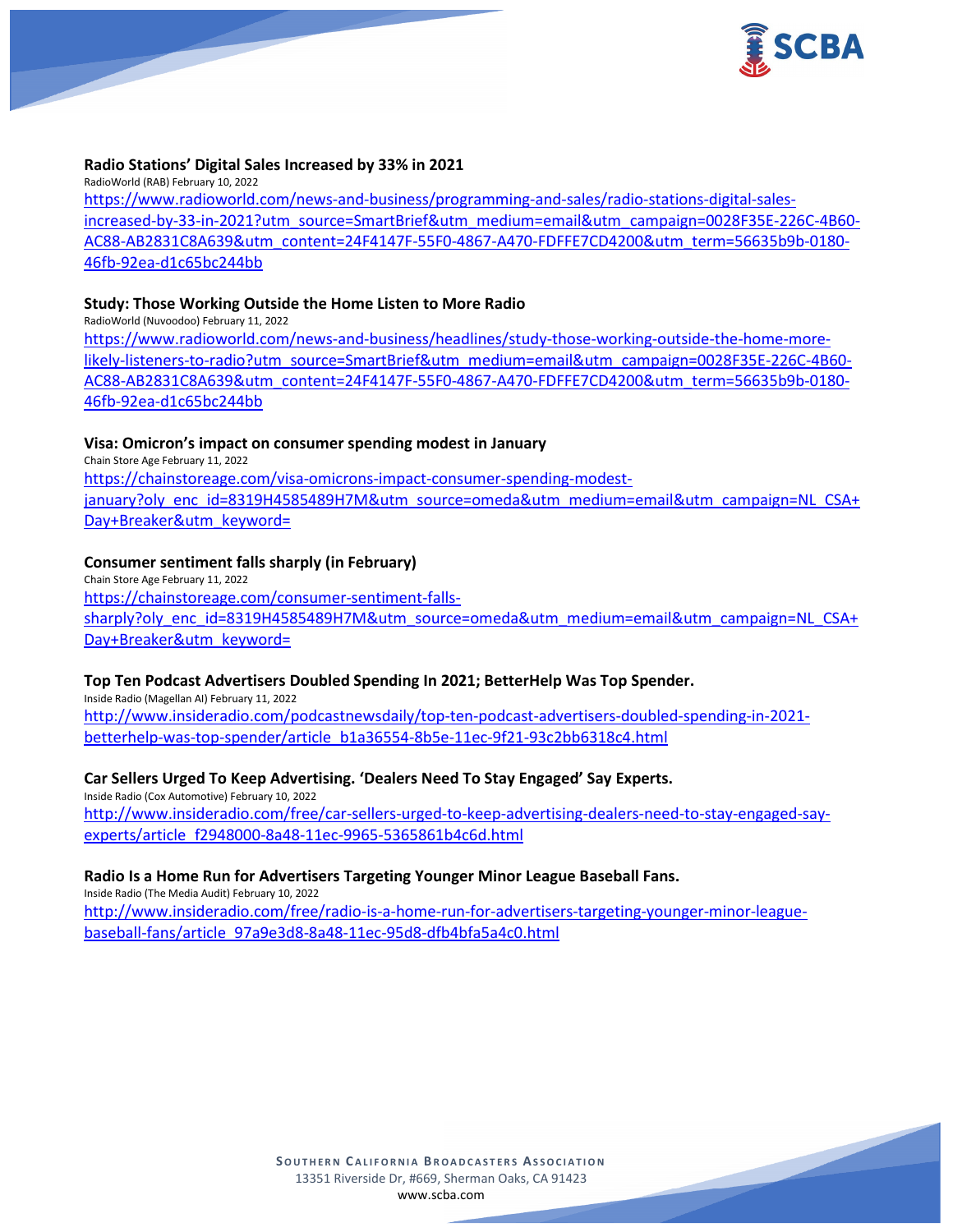

**RESOURCES AND ARTICLES OF INTEREST TO MANAGERS FOR PLANNING AND FORECASTING:**

# **Top Five Selected Articles/Resources**

# **NAB's Curtis LeGeyt Says It's Time For FCC To 'Reorient' How It Thinks About Broadcasting.**

Inside Radio February 16, 2022

[http://www.insideradio.com/free/nab-s-curtis-legeyt-says-it-s-time-for-fcc-to-reorient-how-it](http://www.insideradio.com/free/nab-s-curtis-legeyt-says-it-s-time-for-fcc-to-reorient-how-it-thinks/article_a7ebc814-8efe-11ec-8b94-2f0201fda5eb.html)[thinks/article\\_a7ebc814-8efe-11ec-8b94-2f0201fda5eb.html](http://www.insideradio.com/free/nab-s-curtis-legeyt-says-it-s-time-for-fcc-to-reorient-how-it-thinks/article_a7ebc814-8efe-11ec-8b94-2f0201fda5eb.html)

## **Controversial Super Bowl Political Ads on Local Stations – Why They Can't Be Pulled**

Broadcast Law Blog (Dave Oxenford) February 14, 2022 [https://www.broadcastlawblog.com/2022/02/articles/controversial-super-bowl-political-ads-on-local-stations](https://www.broadcastlawblog.com/2022/02/articles/controversial-super-bowl-political-ads-on-local-stations-why-they-cant-be-pulled/?utm_source=David+Oxenford%2C+Esq+-+Broadcast+Law+Blog&utm_campaign=f9ca860c23-RSS_EMAIL_CAMPAIGN&utm_medium=email&utm_term=0_550fd6c4c6-f9ca860c23-70422897)[why-they-cant-be-pulled/?utm\\_source=David+Oxenford%2C+Esq+-](https://www.broadcastlawblog.com/2022/02/articles/controversial-super-bowl-political-ads-on-local-stations-why-they-cant-be-pulled/?utm_source=David+Oxenford%2C+Esq+-+Broadcast+Law+Blog&utm_campaign=f9ca860c23-RSS_EMAIL_CAMPAIGN&utm_medium=email&utm_term=0_550fd6c4c6-f9ca860c23-70422897) [+Broadcast+Law+Blog&utm\\_campaign=f9ca860c23-](https://www.broadcastlawblog.com/2022/02/articles/controversial-super-bowl-political-ads-on-local-stations-why-they-cant-be-pulled/?utm_source=David+Oxenford%2C+Esq+-+Broadcast+Law+Blog&utm_campaign=f9ca860c23-RSS_EMAIL_CAMPAIGN&utm_medium=email&utm_term=0_550fd6c4c6-f9ca860c23-70422897) [RSS\\_EMAIL\\_CAMPAIGN&utm\\_medium=email&utm\\_term=0\\_550fd6c4c6-f9ca860c23-70422897](https://www.broadcastlawblog.com/2022/02/articles/controversial-super-bowl-political-ads-on-local-stations-why-they-cant-be-pulled/?utm_source=David+Oxenford%2C+Esq+-+Broadcast+Law+Blog&utm_campaign=f9ca860c23-RSS_EMAIL_CAMPAIGN&utm_medium=email&utm_term=0_550fd6c4c6-f9ca860c23-70422897)

## **Ad Cost Inflation Projected To Lag Consumer Price Inflation**

MediaPost February 14, 2022 [https://www.mediapost.com/publications/article/371170/ad-cost-inflation-projected-to-lag-consumer](https://www.mediapost.com/publications/article/371170/ad-cost-inflation-projected-to-lag-consumer-price.html?utm_source=newsletter&utm_medium=email&utm_content=readmore&utm_campaign=125283&hashid=0GmwUb-VQzGl9svJRwTNrA)[price.html?utm\\_source=newsletter&utm\\_medium=email&utm\\_content=readmore&utm\\_campaign=125283&h](https://www.mediapost.com/publications/article/371170/ad-cost-inflation-projected-to-lag-consumer-price.html?utm_source=newsletter&utm_medium=email&utm_content=readmore&utm_campaign=125283&hashid=0GmwUb-VQzGl9svJRwTNrA) [ashid=0GmwUb-VQzGl9svJRwTNrA](https://www.mediapost.com/publications/article/371170/ad-cost-inflation-projected-to-lag-consumer-price.html?utm_source=newsletter&utm_medium=email&utm_content=readmore&utm_campaign=125283&hashid=0GmwUb-VQzGl9svJRwTNrA)

## **How to Constantly Evaluate Your Team - What Their Strengths Are And Where to Invest Support?**

The Center For Sales Strategy (Amanda Meade) February 14, 2022 [https://blog.thecenterforsalesstrategy.com/how-to-constantly-evaluate-your-team-what-their-strengths-are](https://blog.thecenterforsalesstrategy.com/how-to-constantly-evaluate-your-team-what-their-strengths-are-and-where-to-invest-support?utm_campaign=subscriber&utm_medium=email&_hsmi=203842794&_hsenc=p2ANqtz--UUE7wYRdxJaP0r6N1WTNASRPYsbvOxPOPb6WViUw0rB8qLZSD91x1UInDPQw1OZZHhMLObRLAT6g24ALhwU9pn-72vA&utm_content=203842794&utm_source=hs_email)[and-where-to-invest](https://blog.thecenterforsalesstrategy.com/how-to-constantly-evaluate-your-team-what-their-strengths-are-and-where-to-invest-support?utm_campaign=subscriber&utm_medium=email&_hsmi=203842794&_hsenc=p2ANqtz--UUE7wYRdxJaP0r6N1WTNASRPYsbvOxPOPb6WViUw0rB8qLZSD91x1UInDPQw1OZZHhMLObRLAT6g24ALhwU9pn-72vA&utm_content=203842794&utm_source=hs_email)[support?utm\\_campaign=subscriber&utm\\_medium=email&\\_hsmi=203842794&\\_hsenc=p2ANqtz--](https://blog.thecenterforsalesstrategy.com/how-to-constantly-evaluate-your-team-what-their-strengths-are-and-where-to-invest-support?utm_campaign=subscriber&utm_medium=email&_hsmi=203842794&_hsenc=p2ANqtz--UUE7wYRdxJaP0r6N1WTNASRPYsbvOxPOPb6WViUw0rB8qLZSD91x1UInDPQw1OZZHhMLObRLAT6g24ALhwU9pn-72vA&utm_content=203842794&utm_source=hs_email)

[UUE7wYRdxJaP0r6N1WTNASRPYsbvOxPOPb6WViUw0rB8qLZSD91x1UInDPQw1OZZHhMLObRLAT6g24ALhwU9p](https://blog.thecenterforsalesstrategy.com/how-to-constantly-evaluate-your-team-what-their-strengths-are-and-where-to-invest-support?utm_campaign=subscriber&utm_medium=email&_hsmi=203842794&_hsenc=p2ANqtz--UUE7wYRdxJaP0r6N1WTNASRPYsbvOxPOPb6WViUw0rB8qLZSD91x1UInDPQw1OZZHhMLObRLAT6g24ALhwU9pn-72vA&utm_content=203842794&utm_source=hs_email) [n-72vA&utm\\_content=203842794&utm\\_source=hs\\_email](https://blog.thecenterforsalesstrategy.com/how-to-constantly-evaluate-your-team-what-their-strengths-are-and-where-to-invest-support?utm_campaign=subscriber&utm_medium=email&_hsmi=203842794&_hsenc=p2ANqtz--UUE7wYRdxJaP0r6N1WTNASRPYsbvOxPOPb6WViUw0rB8qLZSD91x1UInDPQw1OZZHhMLObRLAT6g24ALhwU9pn-72vA&utm_content=203842794&utm_source=hs_email)

## **FCC's New Definition of Qualified Candidate Takes Effect Next Month**

Broadcasting + Cable February 11, 2022 <https://www.nexttv.com/news/fccs-new-definition-of-qualified-candidate-takes-effect-next-month>

# *Curated Articles/Resources for Reference, Background and Tracking*

## **Google To Limit Cross-Device Tracking On Android Phones**

MediaPost February 16, 2022 [https://www.mediapost.com/publications/article/371252/google-to-limit-cross-device-tracking-on-android](https://www.mediapost.com/publications/article/371252/google-to-limit-cross-device-tracking-on-android-p.html?utm_source=newsletter&utm_medium=email&utm_content=readmore&utm_campaign=125318&hashid=MvrWDWYNRcOEFJu_y2GIhQ)[p.html?utm\\_source=newsletter&utm\\_medium=email&utm\\_content=readmore&utm\\_campaign=125318&hashi](https://www.mediapost.com/publications/article/371252/google-to-limit-cross-device-tracking-on-android-p.html?utm_source=newsletter&utm_medium=email&utm_content=readmore&utm_campaign=125318&hashid=MvrWDWYNRcOEFJu_y2GIhQ) [d=MvrWDWYNRcOEFJu\\_y2GIhQ](https://www.mediapost.com/publications/article/371252/google-to-limit-cross-device-tracking-on-android-p.html?utm_source=newsletter&utm_medium=email&utm_content=readmore&utm_campaign=125318&hashid=MvrWDWYNRcOEFJu_y2GIhQ)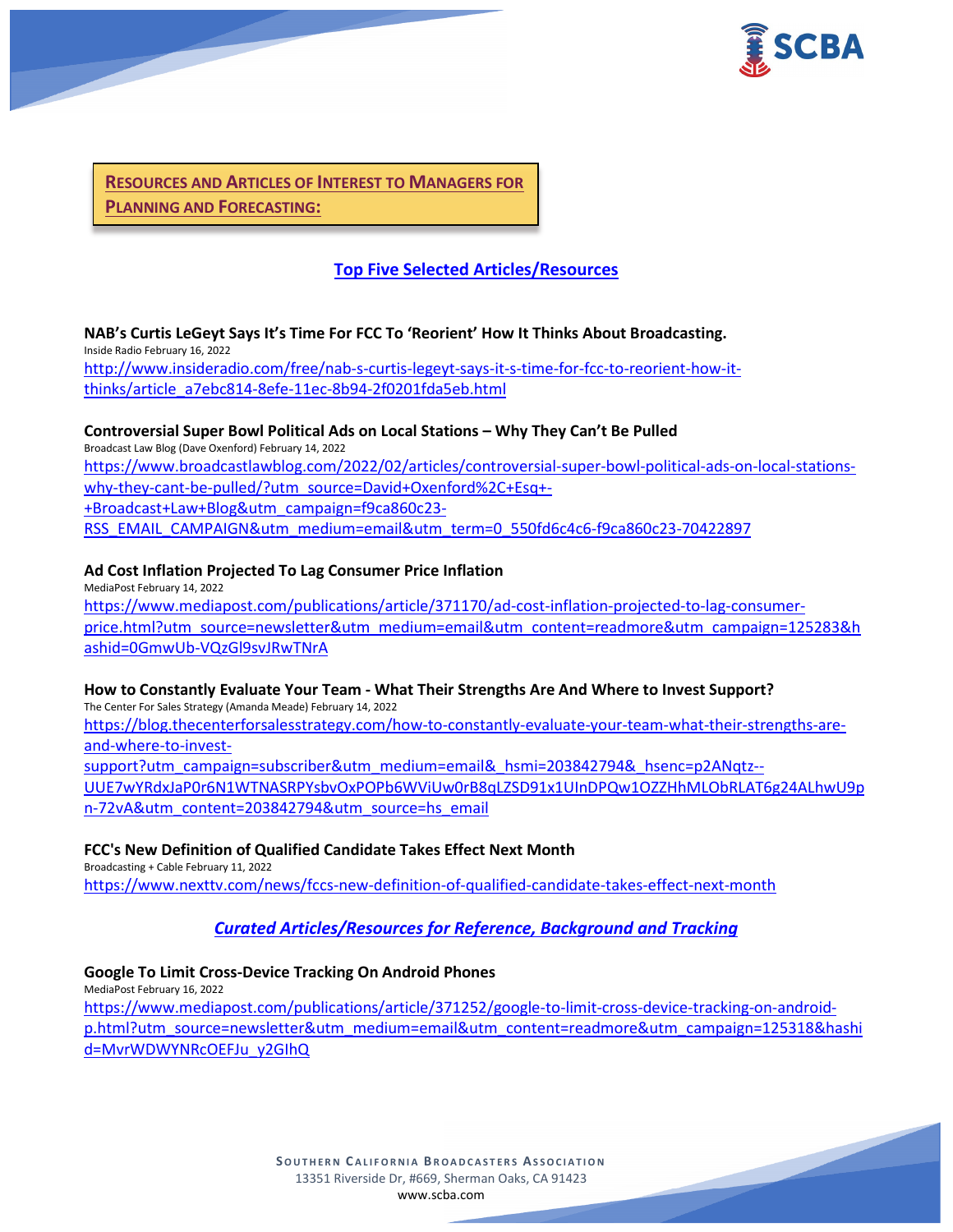

## **Trade Desk cuts out middlemen like Google with direct access to premium ad inventory**

MARKETINGDIVE February 15, 2022

[https://www.marketingdive.com/news/trade-desk-cuts-out-middlemen-like-google-with-direct-access-to](https://www.marketingdive.com/news/trade-desk-cuts-out-middlemen-like-google-with-direct-access-to-premium-ad/618857/?utm_source=Sailthru&utm_medium=email&utm_campaign=Issue:%202022-02-15%20Marketing%20Dive%20Newsletter%20%5Bissue:39784%5D&utm_term=Marketing%20Dive)[premium-ad/618857/?utm\\_source=Sailthru&utm\\_medium=email&utm\\_campaign=Issue:%202022-02-](https://www.marketingdive.com/news/trade-desk-cuts-out-middlemen-like-google-with-direct-access-to-premium-ad/618857/?utm_source=Sailthru&utm_medium=email&utm_campaign=Issue:%202022-02-15%20Marketing%20Dive%20Newsletter%20%5Bissue:39784%5D&utm_term=Marketing%20Dive) [15%20Marketing%20Dive%20Newsletter%20%5Bissue:39784%5D&utm\\_term=Marketing%20Dive](https://www.marketingdive.com/news/trade-desk-cuts-out-middlemen-like-google-with-direct-access-to-premium-ad/618857/?utm_source=Sailthru&utm_medium=email&utm_campaign=Issue:%202022-02-15%20Marketing%20Dive%20Newsletter%20%5Bissue:39784%5D&utm_term=Marketing%20Dive)

## **To reach Hispanic consumers, marketing nuance is key**

IAB SmartBrief February 14, 2022 [https://corp.smartbrief.com/original/2022/02/to-reach-hispanic-consumers-marketing-nuance-is](https://corp.smartbrief.com/original/2022/02/to-reach-hispanic-consumers-marketing-nuance-is-key?utm_source=brief)[key?utm\\_source=brief](https://corp.smartbrief.com/original/2022/02/to-reach-hispanic-consumers-marketing-nuance-is-key?utm_source=brief)

## **The 'Great Resignation' Is Touching Radio. But Executives See Opportunities In The Challenge.**

Inside Radio February 14, 2022 [http://www.insideradio.com/free/the-great-resignation-is-touching-radio-but-execs-see-opportunities-in-the](http://www.insideradio.com/free/the-great-resignation-is-touching-radio-but-execs-see-opportunities-in-the-challenge/article_b599bf82-8d7a-11ec-9c53-cb29815f8257.html)[challenge/article\\_b599bf82-8d7a-11ec-9c53-cb29815f8257.html](http://www.insideradio.com/free/the-great-resignation-is-touching-radio-but-execs-see-opportunities-in-the-challenge/article_b599bf82-8d7a-11ec-9c53-cb29815f8257.html)

## **Podcasts Reach An Inflection Point**

MediaPost February 11, 2022 [https://www.mediapost.com/publications/article/371142/podcasts-reach-an-inflection](https://www.mediapost.com/publications/article/371142/podcasts-reach-an-inflection-point.html?utm_source=newsletter&utm_medium=email&utm_content=readmore&utm_campaign=125275&hashid=mJekFDXrQpCzIaeSPZoRTw)[point.html?utm\\_source=newsletter&utm\\_medium=email&utm\\_content=readmore&utm\\_campaign=125275&h](https://www.mediapost.com/publications/article/371142/podcasts-reach-an-inflection-point.html?utm_source=newsletter&utm_medium=email&utm_content=readmore&utm_campaign=125275&hashid=mJekFDXrQpCzIaeSPZoRTw) [ashid=mJekFDXrQpCzIaeSPZoRTw](https://www.mediapost.com/publications/article/371142/podcasts-reach-an-inflection-point.html?utm_source=newsletter&utm_medium=email&utm_content=readmore&utm_campaign=125275&hashid=mJekFDXrQpCzIaeSPZoRTw)

## **RAB One Of The Founding Members Of Newly-Formed World Radio Alliance.**

Inside Radio February 11, 2022 [http://www.insideradio.com/free/rab-one-of-the-founding-members-of-newly-formed-world-radio](http://www.insideradio.com/free/rab-one-of-the-founding-members-of-newly-formed-world-radio-alliance/article_afa0547e-8b0e-11ec-aeb1-4b46158c2022.html)[alliance/article\\_afa0547e-8b0e-11ec-aeb1-4b46158c2022.html](http://www.insideradio.com/free/rab-one-of-the-founding-members-of-newly-formed-world-radio-alliance/article_afa0547e-8b0e-11ec-aeb1-4b46158c2022.html)

## **Survey Points To Growing Interest In Branded Podcasts Among Ad Agencies And Marketers.**

Inside Radio (Advertiser Perceptions) February 10, 2022 [http://www.insideradio.com/podcastnewsdaily/survey-points-to-growing-interest-in-branded-podcasts-among](http://www.insideradio.com/podcastnewsdaily/survey-points-to-growing-interest-in-branded-podcasts-among-ad-agencies-and-marketers/article_684f0e20-8a97-11ec-ac90-c799b7108755.html)[ad-agencies-and-marketers/article\\_684f0e20-8a97-11ec-ac90-c799b7108755.html](http://www.insideradio.com/podcastnewsdaily/survey-points-to-growing-interest-in-branded-podcasts-among-ad-agencies-and-marketers/article_684f0e20-8a97-11ec-ac90-c799b7108755.html)

## **IAB warns of 'measurement blackout' as marketer priorities remain misaligned**

MARKETINGDIVE February 9, 2022 [https://www.marketingdive.com/news/iab-warns-of-measurement-blackout-as-marketer-priorities-remain](https://www.marketingdive.com/news/iab-warns-of-measurement-blackout-as-marketer-priorities-remain-misaligne/618566/)[misaligne/618566/](https://www.marketingdive.com/news/iab-warns-of-measurement-blackout-as-marketer-priorities-remain-misaligne/618566/)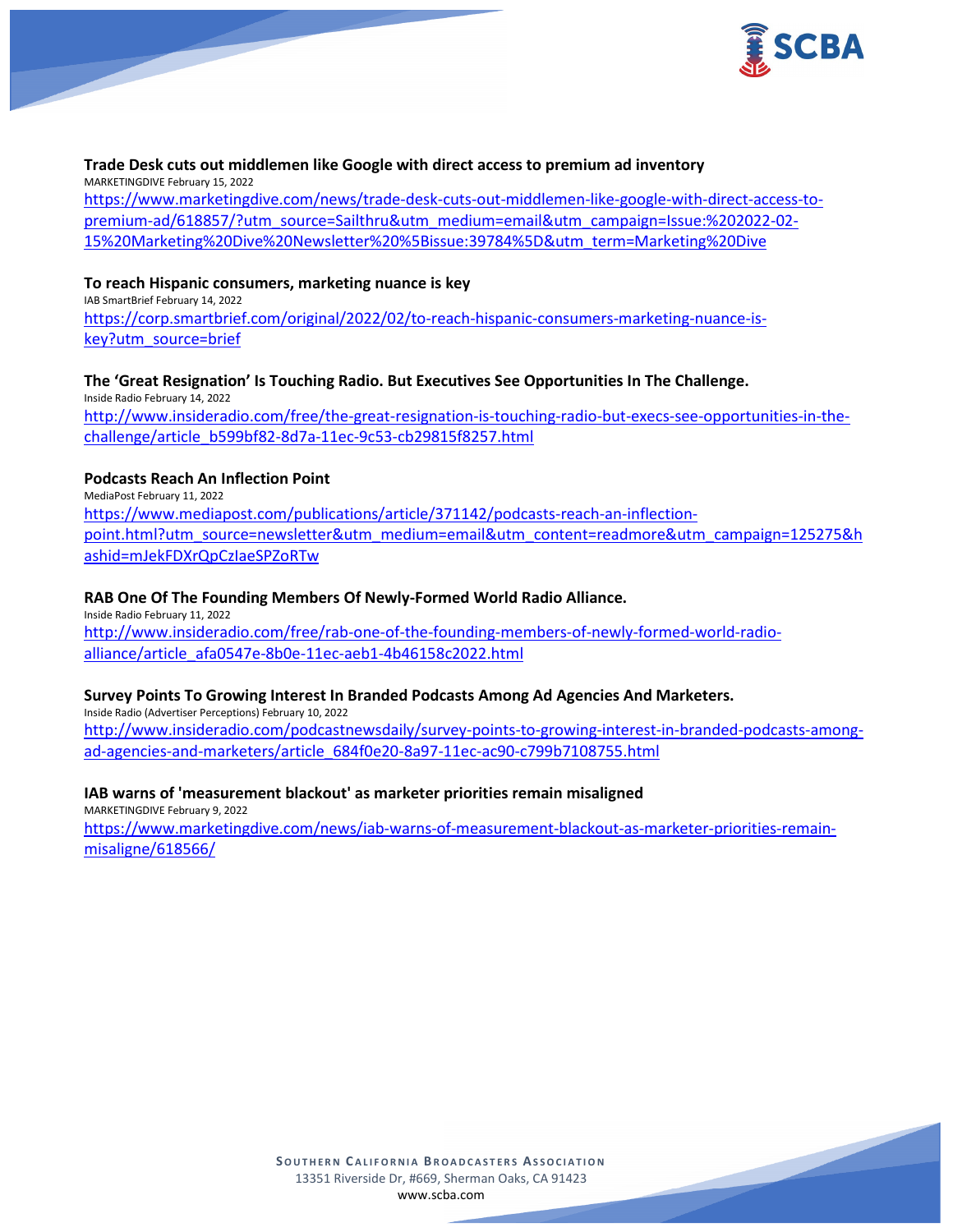



#### **Nielsen PPM Audience Weekly Trends**

**Here are the audience trends for our PPM markets for January Week 4 (January 27- February 2, 2022) and the Full Month of January. Overall the weeks in the January survey showed incremental audience growth coming out of the usual holiday seasonal dips.**

#### **Los Angeles (Metro 12+ Population 11,469,700)**

**AQH:**

Nov Monthly - 678,200 Dec Monthly - 662,200 Hol Monthly - 613,500

Jan Monthly - 580,600

Jan Week 1 - 562,400 Jan Week 2 - 552,200 Jan Week 3 - 600,700 Jan Week 4 - 607,000

#### **Cume:**

Nov Monthly - 10,281,100 Dec Monthly - 10,414,000 Hol Monthly - 10,147,400

Jan Monthly - 9,902,300

Jan Week 1 - 9,697,700 Jan Week 2 - 9,835,600 Jan Week 3 - 10,047,000 Jan Week 4 - 10,029,000

## **Riverside/San Bernardino (Metro 12+ Population 2,145,300)**

#### **AQH:**

Nov Monthly - 119,700 Dec Monthly - 114,800 Hol Monthly - 95,700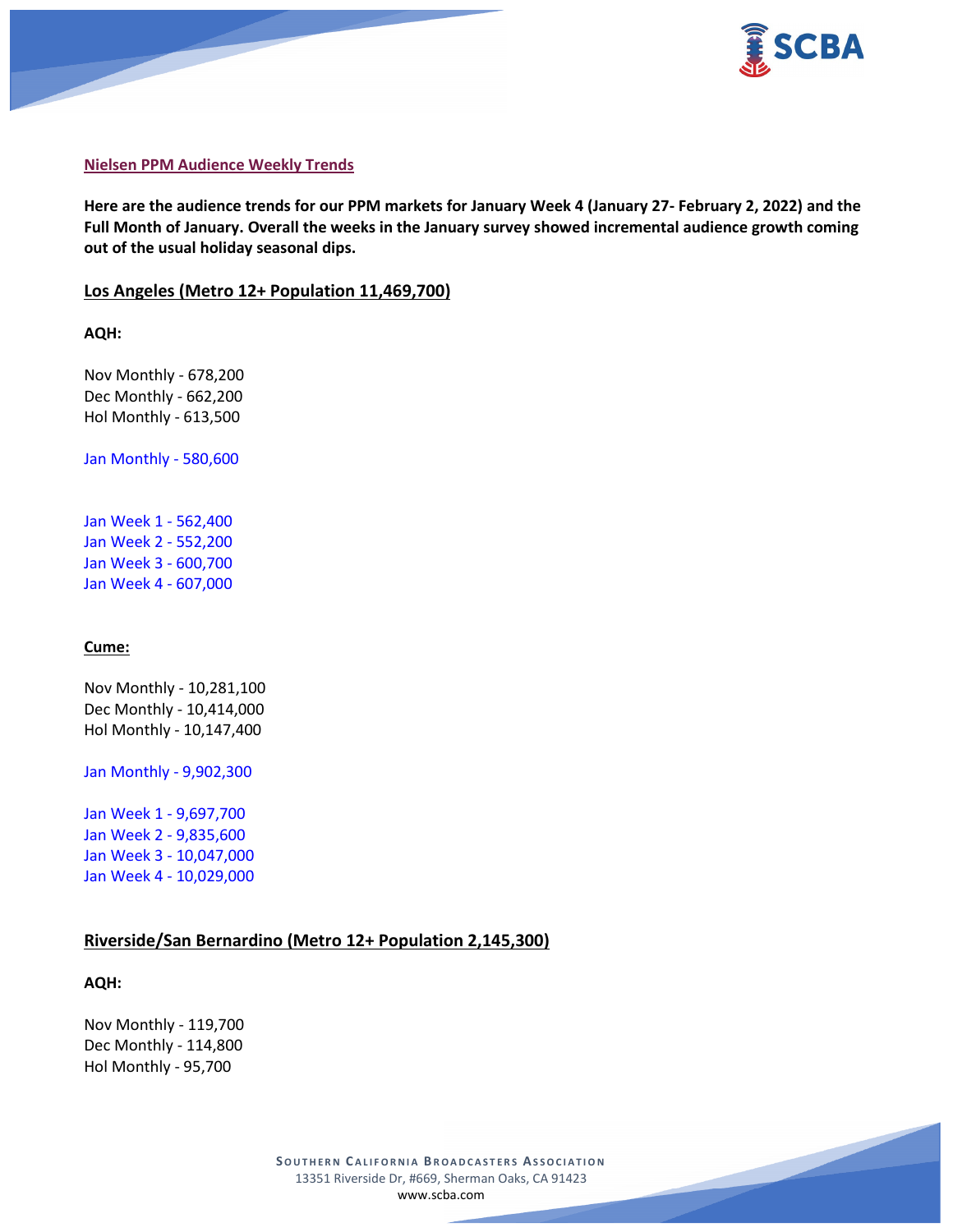

Jan Monthly - 99,400

Jan Week 1 - 96,100 Jan Week 2 - 93,000 Jan Week 3 - 100,900 Jan Week 4 - 107,600

#### **Cume:**

Nov Monthly - 1,936,300 Dec Monthly - 1,904,700 Hol Monthly - 1,810,400

Jan Monthly - 1,810,400

Jan Week 1 - 1,792,200 Jan Week 2 - 1,800,500 Jan Week 3 - 1,801,400 Jan Week 4 - 1,847,700

#### **San Diego (Metro 12+ Population 2,873,100)**

## **AQH:**

Nov Monthly - 141,400 Dec Monthly - 131,500 Hol Monthly - 118,500

Jan Monthly - 119,000

Jan Week 1 - 115,500 Jan Week 2 - 116,900 Jan Week 3 - 122,900 Jan Week 4 - 120,600

## **Cume:**

Nov Monthly - 2,481,400 Dec Monthly - 2,518,600 Hol Monthly - 2,420,100

Jan Monthly - 2,351,900

Jan Week 1 - 2,334,400 Jan Week 2 - 2,358,500